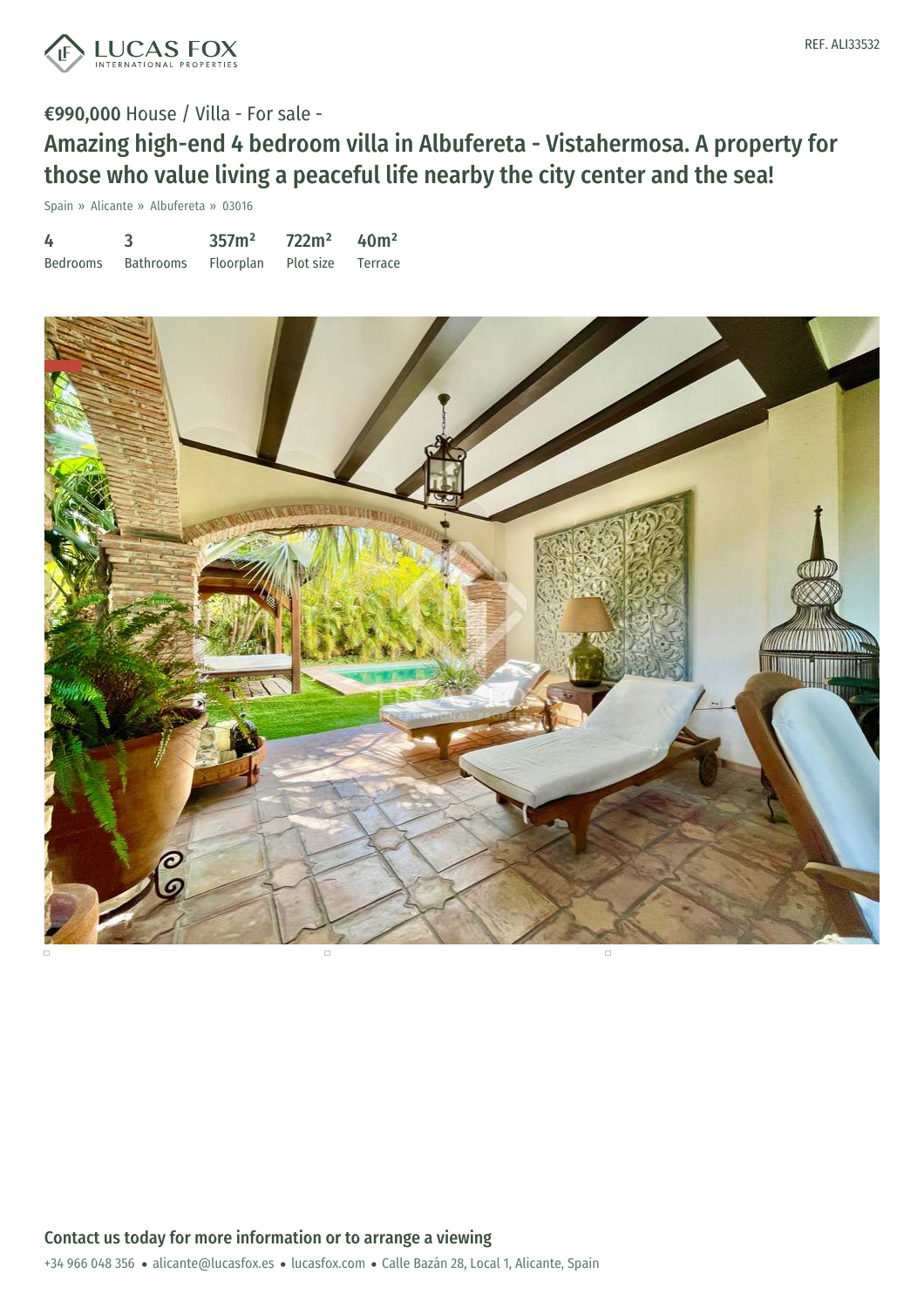

## €990,000 House / Villa - For sale -

# Amazing high-end 4 bedroom villa in Albufereta - Vistahermosa. A property for those who value living a peaceful life nearby the city center and the sea!

Spain » Alicante » Albufereta » 03016

| 4               |                  | 357m <sup>2</sup> | 722m <sup>2</sup> | 40 <sup>m²</sup> |
|-----------------|------------------|-------------------|-------------------|------------------|
| <b>Bedrooms</b> | <b>Bathrooms</b> | Floorplan         | Plot size         | Terrace          |

### **OVERVIEW**

# High-standard 4-bedroom villa ready to move in. A luxury property in a quiet area, close to high schools and the sea.

We enter this peaceful property and find a wonderful villa in front of us with a large covered porch - one of the favourite areas for dining with friends almost all year round.

On the left side we walk through the garden with exotic plants and many flowers, we pass the Balinese bed area - a wonderful place to relax and sunbathe, we arrive at the pool area that also has a large built-in jacuzzi and, afterwards, we can sit in the lounge area with Balinese accents to relax and have breakfast with the family.

To the rear, we have a car parking area next to the garage and a large area of plants and artificial grass that could be dedicated to children or to relax in a hammock with a good book.

Entering the house we see the double height ceiling, the light it has, the parquet floor, the walls with wallpaper by Gaston and Daniela and the quality of the finishes we realize that we are in a premium villa, like few others in Alicante.

On the left, we have the large living room - dining room flooded with light, with a fireplace area and another exit next to the kitchen, in front of a corridor that leads to the bedroom on the main floor (which can also be a large office), to the complete bathroom and the huge kitchen with high ceiling divided into a kitchen area with Santos furniture, a [dining](mailto:alicante@lucasfox.es) area and a pantry [with](https://www.lucasfox.com) a laundry area from where we can reach the garage.

Going up the stairs we discover a designer master bedroom with a dressing room and complete bathroom, 2 bedrooms with large closets, a bathroom and a covered and glazed terrace that could be a private office or another large bedroom.

The bathrooms and the kitchen are from Porcelanosa and Gibeller, part of the tiles are made and painted by hand, the doors and windows are made of high quality PVC with great insulation capacity, the house has heating by a diesel boiler and radiators and a home automation system.

#### [lucasfox.com/go/ali33532](https://www.lucasfox.com/go/ali33532)

 $\Box$ 

Garden, Swimming pool, Terrace, Jacuzzi, Private garage, High ceilings, Parking, Air conditioning, Alarm, Built-in wardrobes, Domotic system, Double glazing, Equipped Kitchen, Exterior, Fireplace, Heating, Near international schools, Pet-friendly, Renovated, Security, Storage room, Transport nearby

### Contact us today for more information or to arrange a viewing

+34 966 048 356 · alicante@lucasfox.es · lucasfox.com · Calle Bazán 28, Local 1, Alicante, Spain